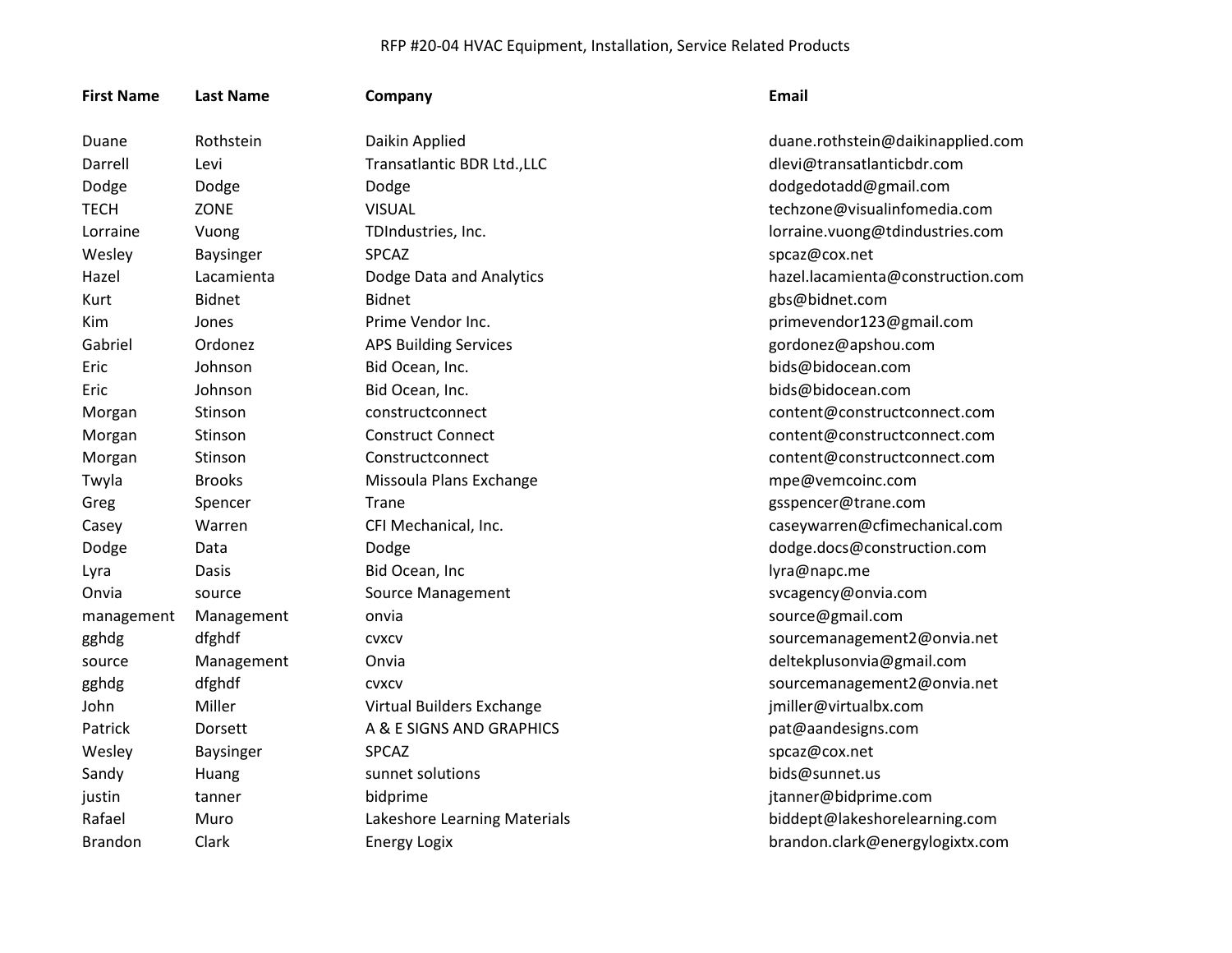| Garry        | <b>Tackett</b>  | Gen-Tech of Nevada                       | gtackett@gentechus.com                   |
|--------------|-----------------|------------------------------------------|------------------------------------------|
| Garry        | Tackett         | Gen-Tech of Nevada                       | gtackett@gentechus.com                   |
| John         | Miller          | Virtual Builders Exchange                | jmiller@virtualbx.com                    |
| shane        | best            | <b>Building Tech Team</b>                | shaneb@buildingtechteam.com              |
| Howard       | Hoffman         | SVL Inc                                  | howardh@svl.com                          |
| Ron          | Phillips        | ENTECH SALES AND SERVICE INC             | ron.phillips@oklbs.com                   |
| harsh        | kumar           | vastutua communication                   | testteg7@gmail.com                       |
| Karolyn      | <b>Drisdale</b> | Driz's Shipping & Transport              | drizssandt@gmail.com                     |
| chushim      | botach          | Botach inc.                              | chushim@botach.com                       |
| Joel         | Champany        | <b>Hoffman Mechanical Solutions</b>      | joel.champany@hoffmech.com               |
| Kim          | Jones           | Prime Vendor Inc.                        | primevendor124@gmail.com                 |
| Chasity      | Gloston         | <b>Investigate Crime Protection LLC</b>  | c.gloston@investigatecrimeprotection.com |
| Chasity      | Gloston         | Investigate Crime Protection LLC         | c.gloston@investigatecrimeprotection.com |
| Chasity      | Gloston         | Investigate Crime Protection LLC         | c.gloston@investigatecrimeprotection.com |
| Matt         | Garratt         | Garratt Callahan Company                 | mgarratt@g-c.com                         |
| Matt         | Callahan        | Perfection Group, Inc.                   | mcallahan@perfectiongroup.com            |
| Michael      | Jones           | <b>Multi Craft Contractors</b>           | mwj@multi-craft.net                      |
| ۷            | р               | <b>FFPI</b>                              | contract@foliot.com                      |
| Kimberly     | Urban           | Board of County Commissioners Lee County | kurban@leegov.com                        |
| Clay         | Miller          | <b>Mustang Seal Solutions</b>            | cmiller@mustangseal.com                  |
| Art          | Green           | Alpha Labs                               | agreen@alphalabsusa.com                  |
| <b>Bryan</b> | Hulse           | PowerRail                                | bhulse@marine.epowerrail.com             |
| Rick         | Wagner          | Midstate Mechanical Inc.                 | rwagner@midstatemechanical.com           |
| John         | Sonnier         | All Energy Solutions                     | jsonnier@allenergy.solutions             |
| Joel         | Champany        | <b>Hoffman Mechanical Solutions</b>      | joel.champany@hoffmech.com               |
| Rick         | Wagner          | Midstate Mechanical Inc.                 | rwagner@midstatemechanical.com           |
| Patrick      | Dorsett         | A & E SIGNS AND GRAPHICS                 | pat@aandesigns.com                       |
| Robert       | <b>Brudi</b>    | Johnstone Supply                         | robert.brudi@johnstonesupply.com         |
| Mark         | Himmel          | <b>Plug Smart</b>                        | mark.himmel@plugsmart.com                |
| Mark         | Himmel          | <b>Plug Smart</b>                        | mark.himmel@plugsmart.com                |
| Rebecca      | Miller          | <b>Bob Barker Company</b>                | rebeccamiller@bobbarker.com              |
| Richard      | Berger          | My IT                                    | richardb@myitsupport.com                 |
| David        |                 |                                          |                                          |
|              | <b>Barcenas</b> | <b>Atrium Roofing</b>                    | david@atriumroofing.com                  |
| Joe          | Ison            | Carrier Corp.                            | joseph.e.ison@carrier.com                |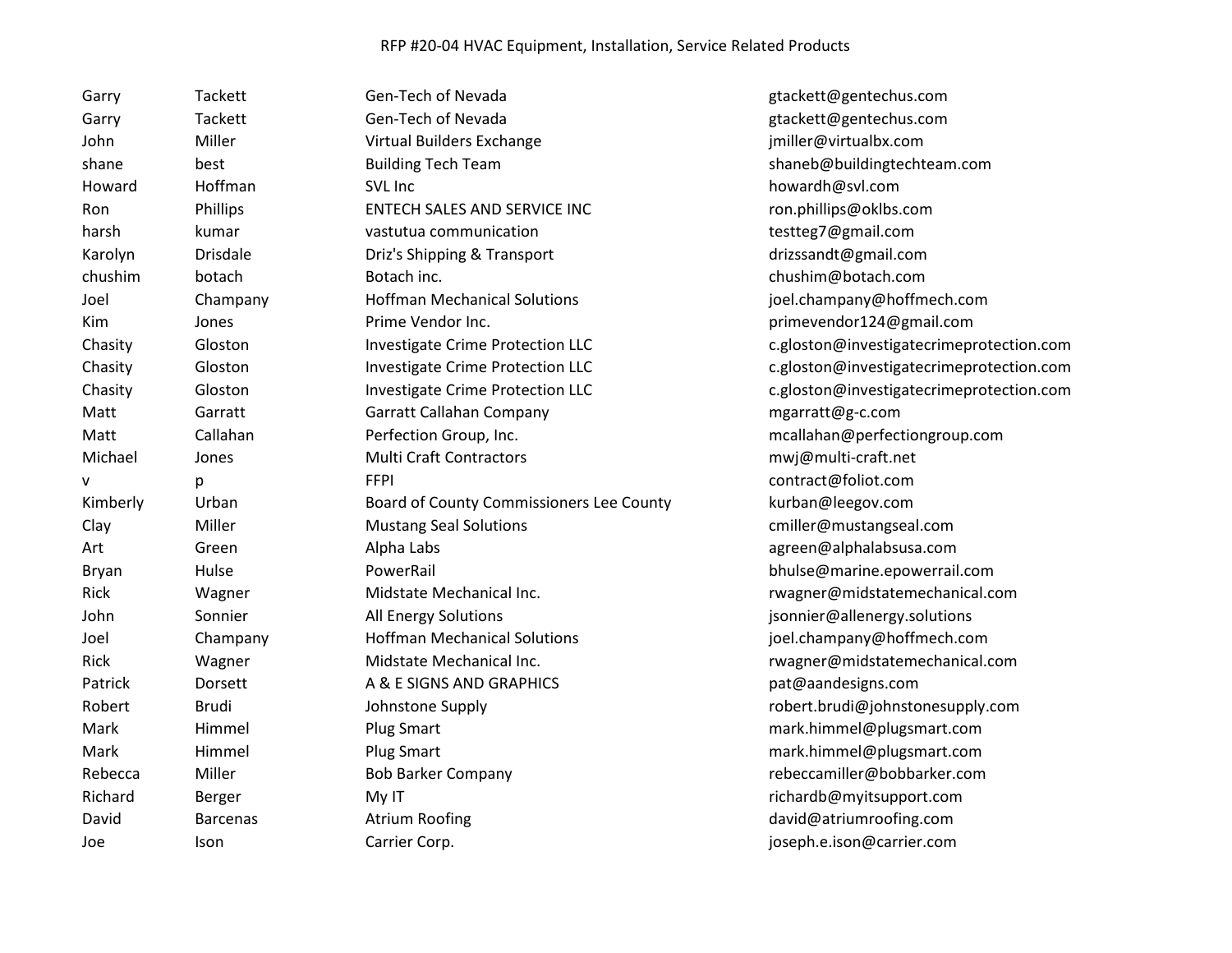| Onvia         | Source Management | Onvia                                           | svcagency@onvia.com               |
|---------------|-------------------|-------------------------------------------------|-----------------------------------|
| David         | Horton            | <b>Red River</b>                                | david.horton@redriver.com         |
| Ken           | Foertsch          | Delta Connects Inc.                             | kfoertsch@deltaconnects.com       |
| Matt          | Livingston        | <b>Martin Mechanical Contractors</b>            | mattl@martinkc.com                |
| George        | Kamaratos         | Kappa Construction Corp.                        | georgek@kappaconcorp.com          |
| Lauren        | Rydzewski         | Plug Smart                                      | lauren.rydzewski@plugsmart.com    |
| Mark          | Himmel            | <b>Plug Smart</b>                               | mark.himmel@plugsmart.com         |
| Mark          | <b>Bailey</b>     | Havtech                                         | mbailey@havtech.com               |
| Eric          | Johnson           | Bid Ocean, Inc.                                 | bids@bidocean.com                 |
| Lorencita     | Salabye           | Navajo Housinig Authority                       | Isalabye@hooghan.org              |
| Sanka         | Stalcup           | <b>Blue Box Air</b>                             | sanka@blueboxair.com              |
| <b>Bikash</b> | Munda             | The Blue Book Building and Construction Network | projectleads@mail.thebluebook.com |
| Dylan         | Ohana             | <b>Consolidated Services of North America</b>   | dylan@csnatx.com                  |
| dave          | padavana          | damuth trane                                    | dave.padavana@damuth.com          |
| Thelma        | Miles             | <b>Bick Group</b>                               | tmiles@bickgroup.com              |
| Lauren        | Rydzewski         | <b>Plug Smart</b>                               | lauren.rydzewski@plugsmart.com    |
| Pamela        | <b>Brown</b>      | <b>Construction Journal</b>                     | Pbrown@ConstructionJournal.com    |
| Kurt          | Pitzer            | <b>BidNet</b>                                   | gbs@bidnet.com                    |
| Ryan          | Hines             | A&W Plumbing & Heating                          | rhines@awplumbingil.com           |
| <b>Bid</b>    | <b>Net</b>        | <b>Bidnet</b>                                   | gbs@bidnet.com                    |
| Zach          | Collins           | Lime Energy                                     | zach.collins@lime-energy.com      |
| justin        | varriale          | southwest town mechanical                       | jvarriale@southwesttown.com       |
| Mark          | Schaake           | <b>Comfort Sales Agency</b>                     | m.schaake@comfortsales.com        |
| Eric          | Johnson           | <b>Bid Ocean</b>                                | eric@bidocean.com                 |
| Ted           | Williams          | Heartland Mechanical Contractors, Inc.          | ted@heartlandmechanical.com       |
| Morgan        | Stinson           | <b>Construct Connect</b>                        | content@constructconnect.com      |
| eric          | johnson           | <b>Bid Ocean</b>                                | bids@bidocean.biz                 |
| Kurt          | Pitzer            | Bidnet                                          | gbs@bidnet.com                    |
| <b>KATT</b>   | <b>HILL</b>       | <b>Carrier Corporation</b>                      | katt.hill@carrier.com             |
| management    | Management        | onvia                                           | source@gmail.com                  |
| Jake          | Bond              | Lee County Procurement Management               | jbond@leegov.com                  |
| taylor        | young             | Patriot Mechanical, LLC                         | tyoung@patriot-az.com             |
| Kurt          | Pitzer            | <b>Bidnet</b>                                   | gbs@bidnet.com                    |
| Eric          | Johnson           | Bid Ocean, Inc.                                 | bids@bidocean.com                 |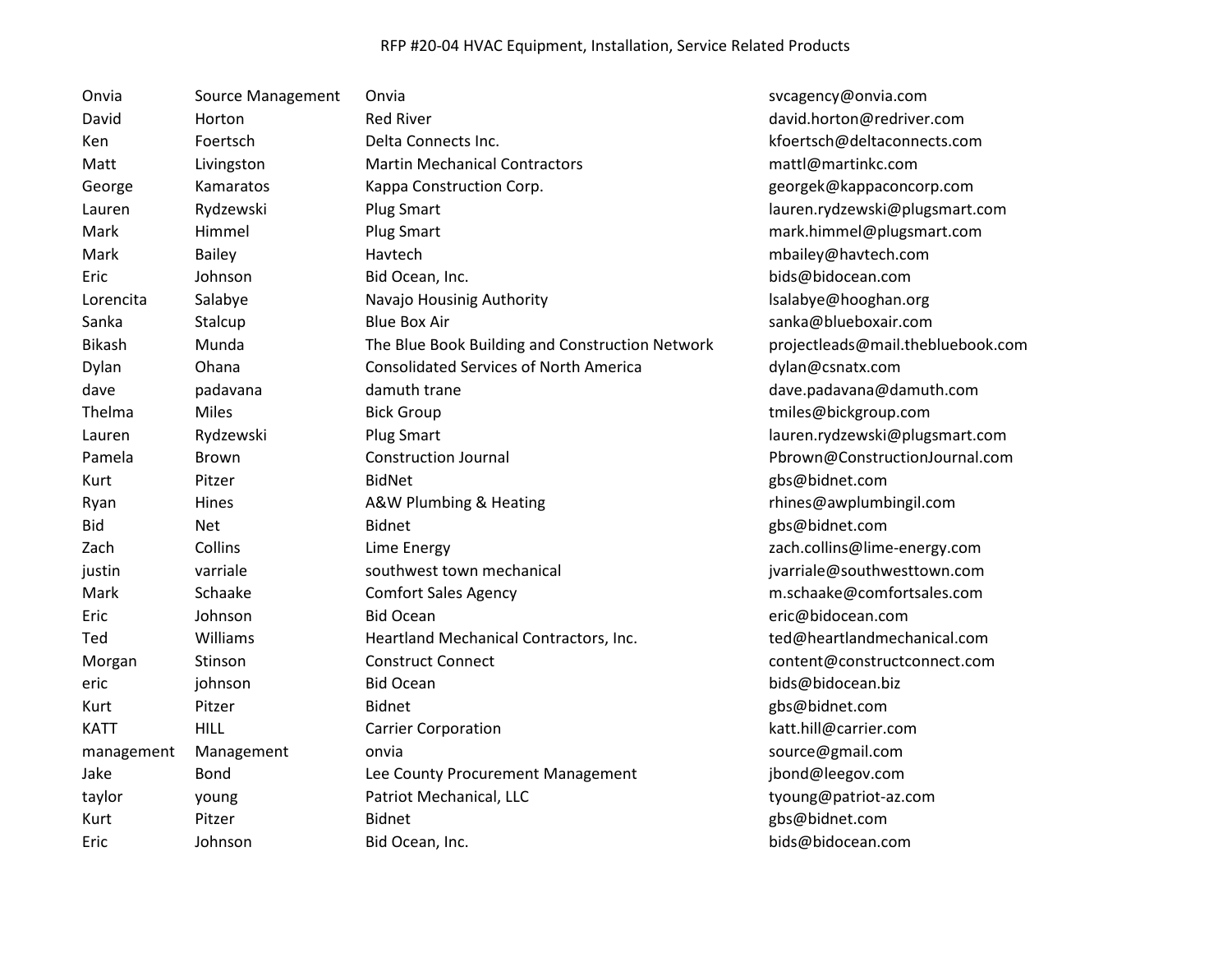| John           | Terneus         | Henson Robinson Company                         | johnt@henson-robinson.com         |
|----------------|-----------------|-------------------------------------------------|-----------------------------------|
| Darren         | Weekes          | <b>Charter Communication</b>                    | darren.weekes@charter.com         |
| Darren         | Weekes          | <b>Charter Cpmmunication</b>                    | darren.weekes@charter.com         |
| Eric           | Johnson         | <b>Bid Ocean</b>                                | eric@bidocean.com                 |
| <b>Bid</b>     | Clerk           | Prime Vendor Inc.                               | primevendor123@gmail.com          |
| Bid            | Clerk           | Prime Vendor Inc.                               | primevendor123@gmail.com          |
| asas           | asas            | asasas                                          | asasa@asas.com                    |
| rich           | colasanti       | <b>Pennergy Solutions</b>                       | rcolasanti@pennergysolutions.com  |
| Saswati        | <b>Bose</b>     | School Wholesale Supplies LLC                   | saswatibose9194@outlook.com       |
| Elizabeth      | Smolek          | <b>Bartos Industries</b>                        | esmolek@bartosindustries.com      |
| Wayne          | Lang            | <b>Connexio Solutions LLC</b>                   | lang@connexiollc.com              |
| Clifton        | Hayes           | bidprime                                        | cliffhayes@bidprime.com           |
| Jimmy          | Craft           | Chiller Services Inc.                           | d.craft@chillerservices.com       |
| bzhfzd         | fhzfh           | onvia                                           | gzgzfhzg@gmail.com                |
| bzhfzd         | fhzfh           | onvia                                           | gzgzfhzg@gmail.com                |
| Lyra           | de Asis         | North America Procurement Council, Inc. PBC     | lyra@napc.me                      |
| Josie          | Celaya          | El Paso Independent School District             | mjcelaya@episd.org                |
| SAm            | shak            | tiles in style                                  | sam@tilesinstyle.com              |
| Pamela         | Chakraborty     | The Blue Book Building and Construction Network | projectleads@mail.thebluebook.com |
| kurt           | pitzer          | bidnet                                          | gbs@bidnet.com                    |
| Bid            | Clerk           | Prime Vendor Inc.                               | primevendor123@gmail.com          |
| Eric           | Johnson         | Bid Ocean, Inc.                                 | bids@bidocean.com                 |
| Jose           | Granado         | UNI-TECH                                        | estimating@uni-tech.com           |
| Mharnee        | Abela           | Dodge Data and Analytics                        | mharnee.abela@construction.com    |
| <b>RICHARD</b> | <b>CASTILLO</b> | ABM                                             | richard.castillo@abm.com          |
| Jose           | Granado         | UNI-TECH                                        | estimating@uni-tech.com           |
| Jonathan       | Fairall         | Systemair NA                                    | jonathan.fairall@systemair.net    |
| Dean           | Barnard         | SI Mechanical                                   | deanb@simechanical.com            |
| <b>TECH</b>    | ZONE            | <b>VISUAL</b>                                   | techzone@visualinfomedia.com      |
| Chris          | Arvin           | <b>REMCO</b>                                    | carvin@remcosoutheast.com         |
| Steve          | Houser          | Private Newco                                   | sphouser@gmail.com                |
| Kurt           | Kurt            | bidnet                                          | gbs@bidnet.com                    |
| J William      | Jensen          | Resolute Building Intelligence                  | bjensen@resolutebi.com            |
| Mike           | Rentie          | <b>American Building Services</b>               | mrentieatabs@gmail.com            |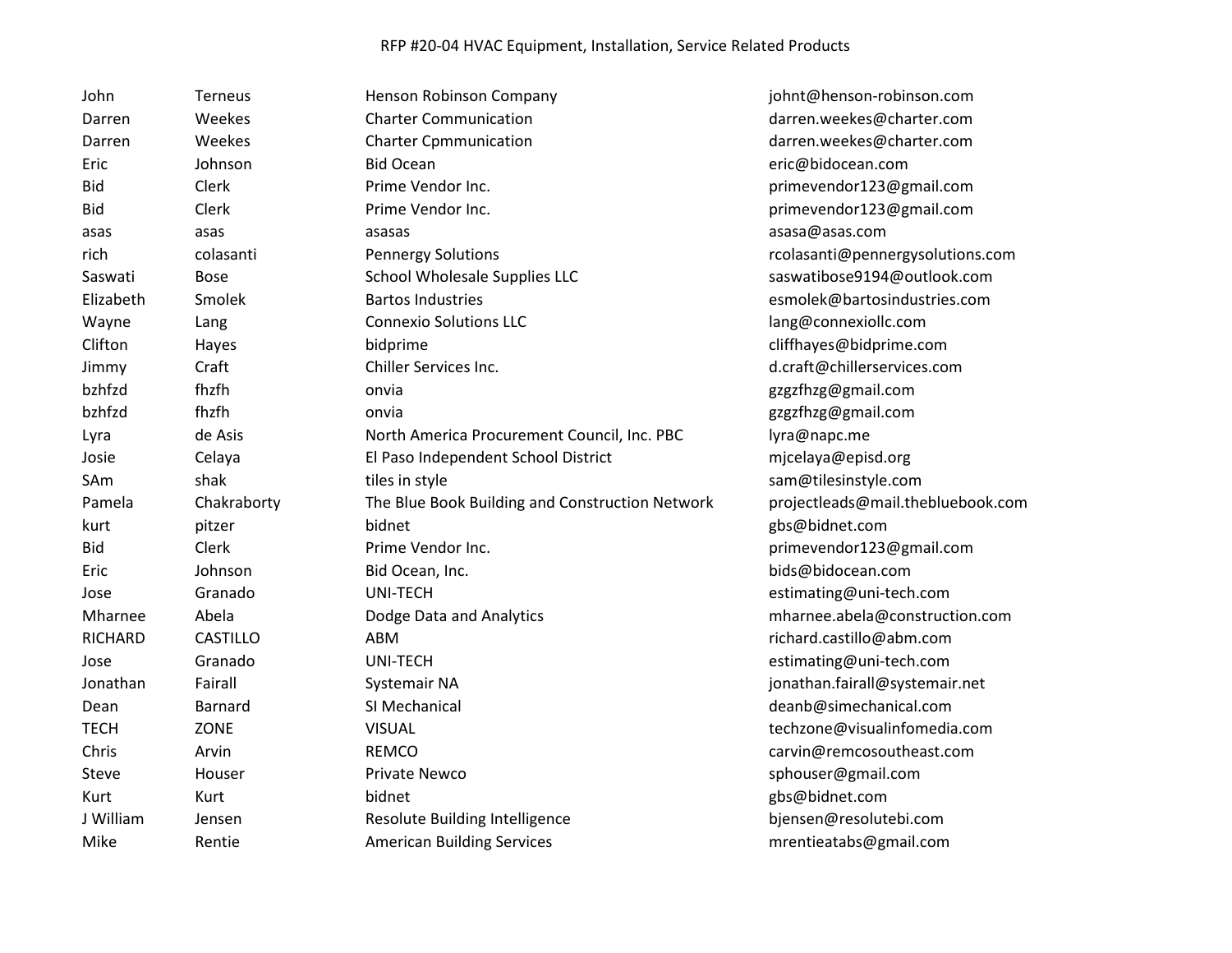| Eric             | Tiebauer         | STW, LLC                                        | tiebauer@att.net                   |
|------------------|------------------|-------------------------------------------------|------------------------------------|
| <b>Brian</b>     | Ondyak           | Performance Services, Inc.                      | bondyak@performanceservices.com    |
| Lyra de          | Asis             | North America Procurement Council, Inc. PBC     | lyra@napc.me                       |
| Maziar           | Azarian          | METCO Engineering, Inc.                         | mozzy@metcoengineering.com         |
| taylor           | young            | Patriot Mechanical, LLC                         | tyoung@patriot-az.com              |
| Ryan             | Gottermeier      | Harper Limbach LLC                              | ryan.gottermeier@harperlimbach.com |
| Debra            | Harper           | Lowe's Companies                                | debra.harper@lowes.com             |
| <b>Bluebook</b>  | Bluebook         | The Blue Book Building and Construction Network | projectleads@mail.thebluebook.com  |
| Stephanie        | Garcia           | <b>American Services</b>                        | stephanie@americanserv.com         |
| Baishakhi        | Das              | The Blue Book Building and Construction Network | projectleads@mail.thebluebook.com  |
| Stephanie        | Garcia           | <b>American Services</b>                        | stephanie@americanserv.com         |
| Jas              | Datta            | Topnotch mechanical inc                         | jas@topnotchmech.com               |
| Bill             | Brannen          | <b>Sunstate Mechanical Services</b>             | williamb@sunstatemechanical.com    |
| Tom              | <b>Staves</b>    | Johnson Controls, Inc.                          | thomas.staves@jci.com              |
| Eric             | Johnson          | <b>Bid Ocean</b>                                | eric@bidocean.com                  |
| Eric             | Johnson          | <b>Bid Ocean</b>                                | eric@bidocean.com                  |
| Dennis           | Meyer            | WaterFurnace                                    | dennis.meyer@waterfurnace.com      |
| Matt             | Kostecke         | The Brewer-Garrett Company                      | mkostecke@brewer-garrett.com       |
| Onvia            | onvia            | Source Management                               | svcagency@onvia.com                |
| Onvia            | Onvia            | Source Management                               | svcagency@onvia.com                |
| Sheila           | Smith            | <b>THWilson Bonds</b>                           | thwbonds@outlook.com               |
| Jamie            | Batsell          | EMCOR Services / Mesa Energy Systems, Inc.      | jbatsell@emcor.net                 |
| Sheila           | Smith            | <b>TH Bonds</b>                                 | thwbonds@outlook.com               |
| Kurt             | Kurt             | bidnet                                          | gbs@bidnet.com                     |
| <b>Bid</b>       | Clerk            | Prime Vendor                                    | primevendor123@gmail.com           |
| John             | Hughes           | Vista Technology Inc.                           | jhughes@vistatm.com                |
| <b>STEVE</b>     | Zickefoose       | City of Lincolnton                              | stevez@lincoIntonnc.org            |
| gfghf            | cvbc             | vgvu                                            | thn45@gmail.com                    |
| Eric             | Johnson          | <b>Bid Ocean</b>                                | eric@bidocean.com                  |
| <b>Blue Book</b> | <b>Blue Book</b> | The Blue Book Building and Construction Network | projectleads@mail.thebluebook.com  |
| Onvia            | Onvia            | Source Management                               | svcagency@onvia.com                |
| Onvia            | Onvia            | Source Management                               | svcagency@onvia.com                |
| Lisa             | Long             | <b>UHL Company</b>                              | lisal@uhlco.com                    |
| jackie           | flory            | medford school district                         | jackie.flory@medford.k12.or.us     |